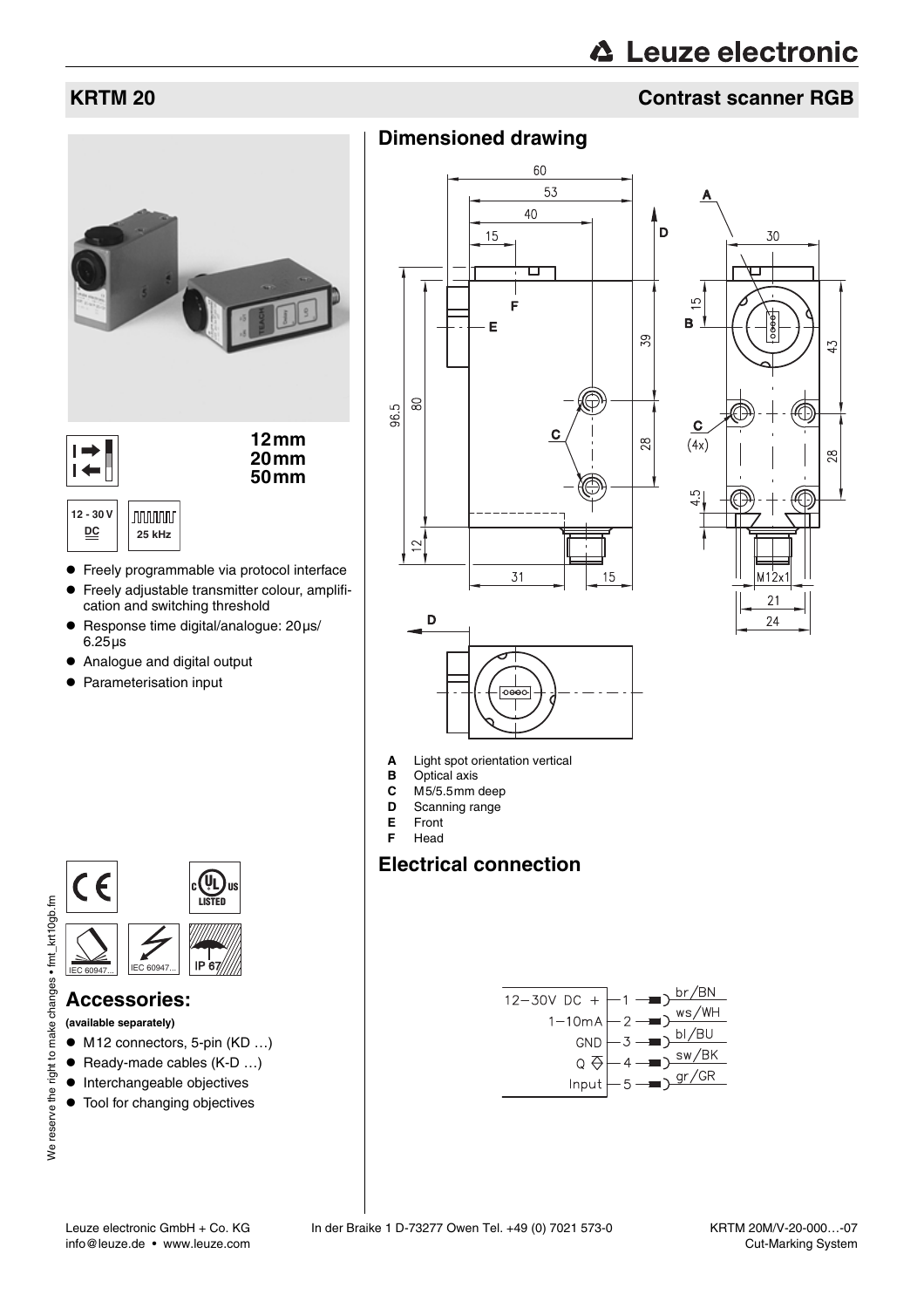# **A Leuze electronic**

|                                                                                                                                                                                                                                                                                                                                                                                                                                                                                                                                                                                                                                                                                                                                                                                                                                                                                                                                                                                                                                                                                                                                                                                                                                                                                                |                                                                                                                                                                                                                                                                                                                                                                                                                                                                                                                                                                                                                                                                                                                                                                                                                | <b>KRTM 20</b>                                                                                                                                                                                                                                                                                                                                                                                                                        |
|------------------------------------------------------------------------------------------------------------------------------------------------------------------------------------------------------------------------------------------------------------------------------------------------------------------------------------------------------------------------------------------------------------------------------------------------------------------------------------------------------------------------------------------------------------------------------------------------------------------------------------------------------------------------------------------------------------------------------------------------------------------------------------------------------------------------------------------------------------------------------------------------------------------------------------------------------------------------------------------------------------------------------------------------------------------------------------------------------------------------------------------------------------------------------------------------------------------------------------------------------------------------------------------------|----------------------------------------------------------------------------------------------------------------------------------------------------------------------------------------------------------------------------------------------------------------------------------------------------------------------------------------------------------------------------------------------------------------------------------------------------------------------------------------------------------------------------------------------------------------------------------------------------------------------------------------------------------------------------------------------------------------------------------------------------------------------------------------------------------------|---------------------------------------------------------------------------------------------------------------------------------------------------------------------------------------------------------------------------------------------------------------------------------------------------------------------------------------------------------------------------------------------------------------------------------------|
| <b>Specifications</b>                                                                                                                                                                                                                                                                                                                                                                                                                                                                                                                                                                                                                                                                                                                                                                                                                                                                                                                                                                                                                                                                                                                                                                                                                                                                          |                                                                                                                                                                                                                                                                                                                                                                                                                                                                                                                                                                                                                                                                                                                                                                                                                | <b>Tables</b>                                                                                                                                                                                                                                                                                                                                                                                                                         |
| <b>Optical data</b><br>Scanning range with objective 1 (accessory) $12 \text{mm} \pm 1 \text{mm}$<br>Scanning range with objective 2<br>Scanning range with objective 3 (accessory) $50 \text{mm} \pm 5 \text{mm}$<br>Light spot dimensions with objective 1<br>Light spot dimensions with objective 2<br>Light spot dimensions with objective 3<br>Light spot orientation<br>Light source<br>Timing<br>Digital switching frequency<br>Response time digital/analogue<br>Delay before start-up<br>Electrical data<br>Operating voltage $U_{\rm B}$<br>Residual ripple<br>Switching output<br>Function characteristics<br>Analogue output<br>Signal voltage high/low<br>Output current<br><b>Bias current</b><br>Indicators<br>LED green 1<br>LED green 2<br>LED green 3<br>LED yellow<br>LED yellow flashing<br>Keyboard<br>Delay button<br>L/D button<br>Teach button<br>Mechanical data<br>Housing<br>Optics cover<br>Weight<br>Connection type<br>Environmental data<br>Ambient temp. (operation/storage)<br>Protection class<br>LED class<br><b>VDE</b> safety class<br>Protective circuit <sup>1)</sup><br>Standards applied<br>Options<br><b>Input</b> for parameterisation<br>PNP: active / not active<br>1) 2=polarity reversal protection, 3=short-circuit protection for all outputs | $20$ mm $\pm$ 2mm<br>3.0mmx1.0mm<br>$4.0$ mm $x1.2$ mm<br>10.0mmx2.0mm<br>vertical<br>LEDs (red, green, blue)<br>max. 25kHz<br>min. $20 \mu s/6.25 \mu s$<br>$\leq$ 250 ms<br>12  30 VDC (incl. residual ripple)<br>$\leq$ 15% of U <sub>R</sub><br><b>PNP</b><br>light switching<br>1  10mA<br>$\geq$ (U <sub>R</sub> -2V)/ $\leq$ 2V<br>max.100mA<br>$\leq 60 \text{mA}$<br>ON "ready"<br>without function<br>without function<br>Q/T "object detected"<br>Q/T "device error, teach error"<br>locked (see remarks)<br>locked (see remarks)<br>locked<br>diecast zinc<br>qlass<br>300 <sub>g</sub><br>M12 connector, stainless steel, 5-pin<br>$-25^{\circ}$ C $+60^{\circ}$ C/-40 $^{\circ}$ C $+70^{\circ}$ C<br>IP 67<br>1 (acc. to EN 60825-1)<br>Ш<br>2, 3<br>IEC 60947-5-2<br>$U_R/OV$ or not connected | <b>Diagrams</b>                                                                                                                                                                                                                                                                                                                                                                                                                       |
| Order guide                                                                                                                                                                                                                                                                                                                                                                                                                                                                                                                                                                                                                                                                                                                                                                                                                                                                                                                                                                                                                                                                                                                                                                                                                                                                                    |                                                                                                                                                                                                                                                                                                                                                                                                                                                                                                                                                                                                                                                                                                                                                                                                                | <b>Remarks</b>                                                                                                                                                                                                                                                                                                                                                                                                                        |
| See section 4. Preferred types                                                                                                                                                                                                                                                                                                                                                                                                                                                                                                                                                                                                                                                                                                                                                                                                                                                                                                                                                                                                                                                                                                                                                                                                                                                                 |                                                                                                                                                                                                                                                                                                                                                                                                                                                                                                                                                                                                                                                                                                                                                                                                                | • With shiny objects, the<br>sensor is to be mounted at<br>an angle to the object<br>surface.<br>• The objectives and<br>objective covers must not<br>be removed.<br>• Keyboard is disabled.<br>• Button LEDs must be<br>"OFF".<br>• L/D and Delay buttons<br>- KRTM 20-0001-S12:<br>Dynamic keyboard lock-<br>ing (operable for approx.<br>10s after power-on).<br>- KRTM 20-0002-S12:<br>Static keyboard locking<br>(not operable). |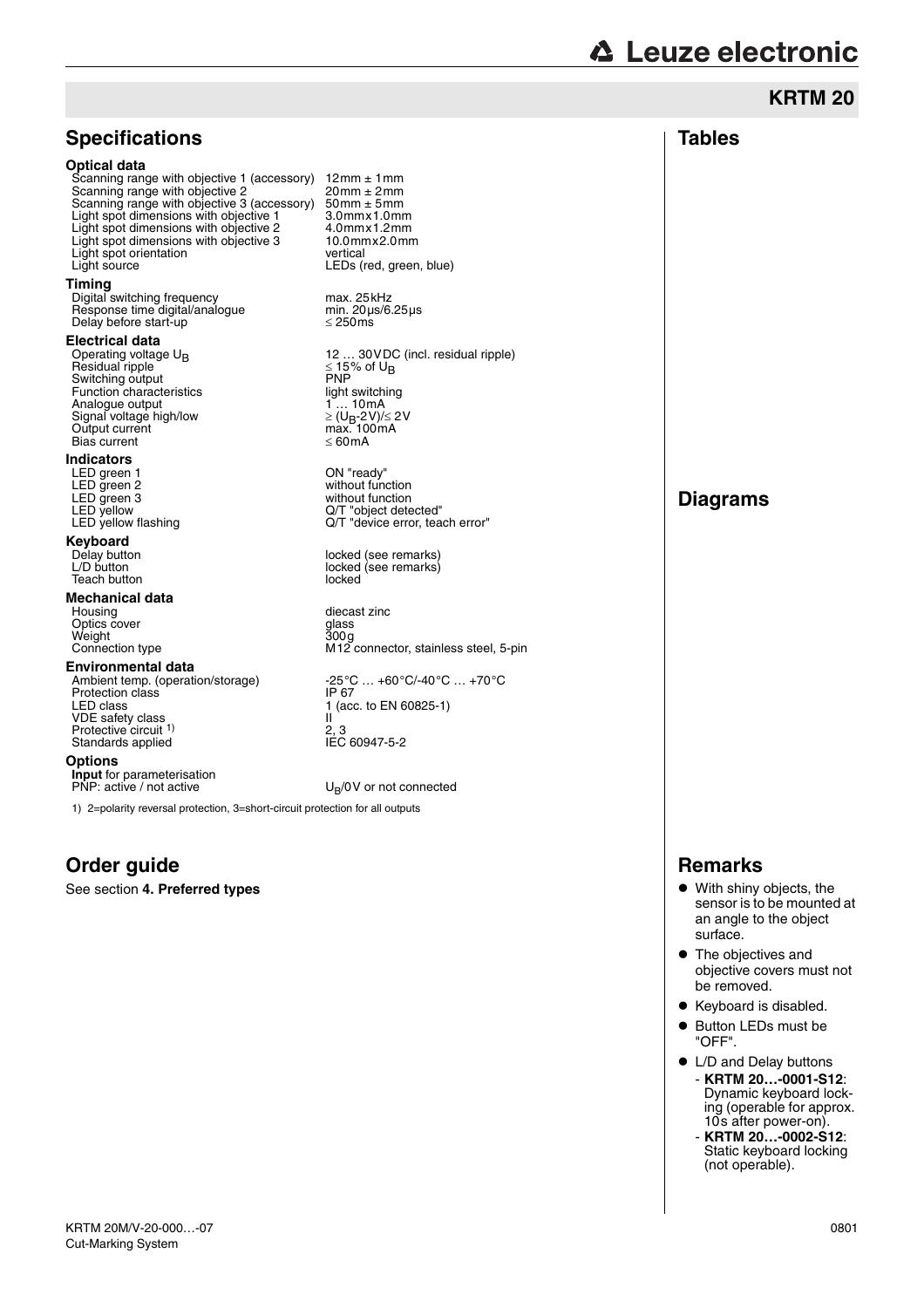### **KRTM 20**

#### **1. Function principle of the contrast scanner**

This contrast scanner is a device which, with the aid of multiple transmitter colours (red, green, blue), can differentiate between extremely small differences in contrast (grey tones). A protocol interface allows the transmitter colour, amplification and switching threshold to be freely programmed. Additionally, all internal values (including analogue value) can be read back via this protocol interface.

As a result, the primary control can influence all sensor properties and also read back the actual measurement values in digital form. The switching threshold can also be freely adapted.

Once parameterisation has been completed, the sensor functions as a standard contrast scanner and outputs the measurement values via the analogue output and switching output.

Each transmitter colour consists of 4 LEDs. A longish light spot with four points is formed in the focal point.

This very small, extremely bright light spot guarantees a high repeatability and positioning accuracy. For the case that the marker or background is not optimally printed, the light spot can be focused by slightly changing the scanning distance in such a way that a homogeneous, rectangular light spot is formed.

### **2. Controls and indicators**

LED ON (green) for "Ready"

LED Delay (green) without function (LED=OFF)



LED Q/T (yellow) for "Object detected" and "Error display" (flashing)

LED L/D (green) without function (LED=OFF)

#### **3. Signal response**

| Data pulses:       | $3ms = 1, 6ms = 0$<br>Pause = $3ms$                                                    | (High level)<br>(Low level)                                                                                                                                       |
|--------------------|----------------------------------------------------------------------------------------|-------------------------------------------------------------------------------------------------------------------------------------------------------------------|
| Adjustable values: | Switching threshold:<br>Transmitter colour:<br>Amplification level:<br>Analogue value: | $0127$ (Bit $0$ Bit $6$ )<br>1  3 (Bit0  Bit1), $1 = \text{Red}$ , $2 = \text{Green}$ , $3 = \text{Blue}$<br>$08$ (Bit $0$ Bit $7$ )<br>$0255$ (Bit $0$ Bit $7$ ) |

#### **Parameterisation of switching threshold and transmitter colour:**



- 
- 
- **F** Amplification level 7

#### **Request for switching threshold:**